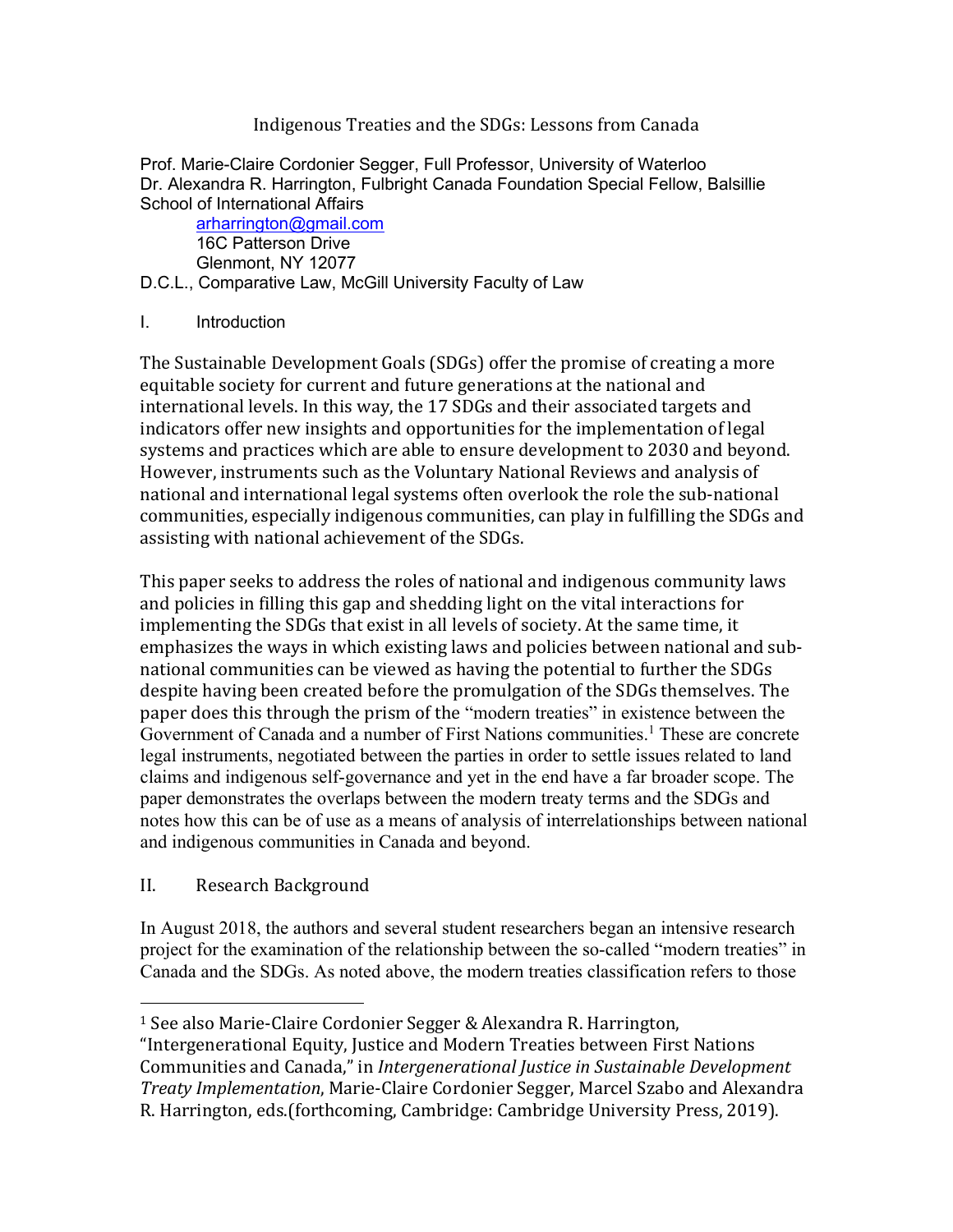treaties that have been negotiated and signed between various First Nations communities in Canada and the Canadian government. This is a significant period to examine as it is the result of attempts to reconfigure the relationship between indigenous communities and the national and provincial governments in Canada.<sup>2</sup> Previously concluded treaties, often referred to as historical treaties, were not the subject of the project analysis at this point, although future studies are planned in order to determine the relationship between these treaties and agreements and the SDGs.<sup>3</sup>

To date, there have been over 30 modern treaties signed between First Nations communities and the Canadian government, spanning a wide swathe of geography and community identity. In order to provide a deep and rich analysis, the project team selected 15 modern treaties, representing the full break-down of geography and identity, for complete review in regard to the SDGs. These treaties were then thoroughly analyzed, section by section, in conjunction with each of the SDGs and their associated targets and indicators in order to find the areas of correlation.

III. Relationships between the Modern Treaties and the Sustainable Development Goals

In terms of creating a lasting society that fosters inclusion of all members of society, especially vulnerable members and communities, as is a constant theme throughout the SDGs, it should be noted that all modern treaties reviewed contain provisions that address this goal across the legal and cultural spectrum. For example, as part of these treaties, the Canadian government has agreed to provide financial settlements and payments for forest resources that are specifically to be used for economic development of the applicable communities.4 Some of these treaties make specific provision for forms of corporations or other entities to be used in the disbursement of these funds, while others simply provide for the funding and allow the communities to determine how best to address the needs of their constituencies.<sup>5</sup> Additionally, a number of these treaties allow for the

<sup>&</sup>lt;sup>2</sup> Crown-Indigenous Relations and Northern Affairs Canada, 'Treaties and agreements', 20 June 2019, https://www.rcaanc-cirnac.gc.ca/eng/1100100028574/1529354437231.<br><sup>3</sup> Ibid.<br><sup>4</sup> *Tsawwassen First Nation Final Agreement* (2007) ch 10(5).

<sup>&</sup>lt;sup>5</sup> Ibid.; *Land Claims Agreement between the Inuit of Labrador and Her Majesty the Queen in Right of Newfoundland and Labrador and Her Majesty the Queen in Right of Canada* (2005) pts 4,7 [Inuit of Labrador]; *Carcross/Tagish Agreement among the Government of Canada, the Carcross/Tagish First Nation and the Government of the Yukon* (2005) chs 5, 12; *Champagne and Aishihik First Nations Final Agreement between the Government of Canada, the Champagne and Aishinik First Nations and the Government of the Yukon* (1992) chs 13, 20, 22; *Kwanlin Dun First Nation Final Agreement among the Government of Canada, the Kwanlin Dun First Nation and the Government of the Yukon* (2005) chs 13, 20, 22; *Kluane First Nation Final Agreement among the Government of Canada, the Kluane First Nation and the Government of the Yukon* (2003) chs 13, 20, 22; *Little Salmon/Carmacks First Nation Final Agreement among the Government of Canada, the Little Salmon/Carmacks First Nation and the Government of the Yukon* (1997) chs 13, 20, 22; *Ta'an Kwac'han Final Agreement among the Government of Canada, the Ta'an Kwac'han First Nation and the Government of the Yukon* (2002) chs 13, 20, 22; *Land Claims and Self-Government Agreement among the Tlicho and the Government of the Northwest Territories and the Government of Canada* (2005) chs 24, 25, 26; *Maa'Nulth First Nations Final Agreement* (2009) chs 10, 16, 17; *Tla'Amin Final Agreement* (2016) chs 8, 18, 19; *Governance Agreement between Sioux Valley Dakota*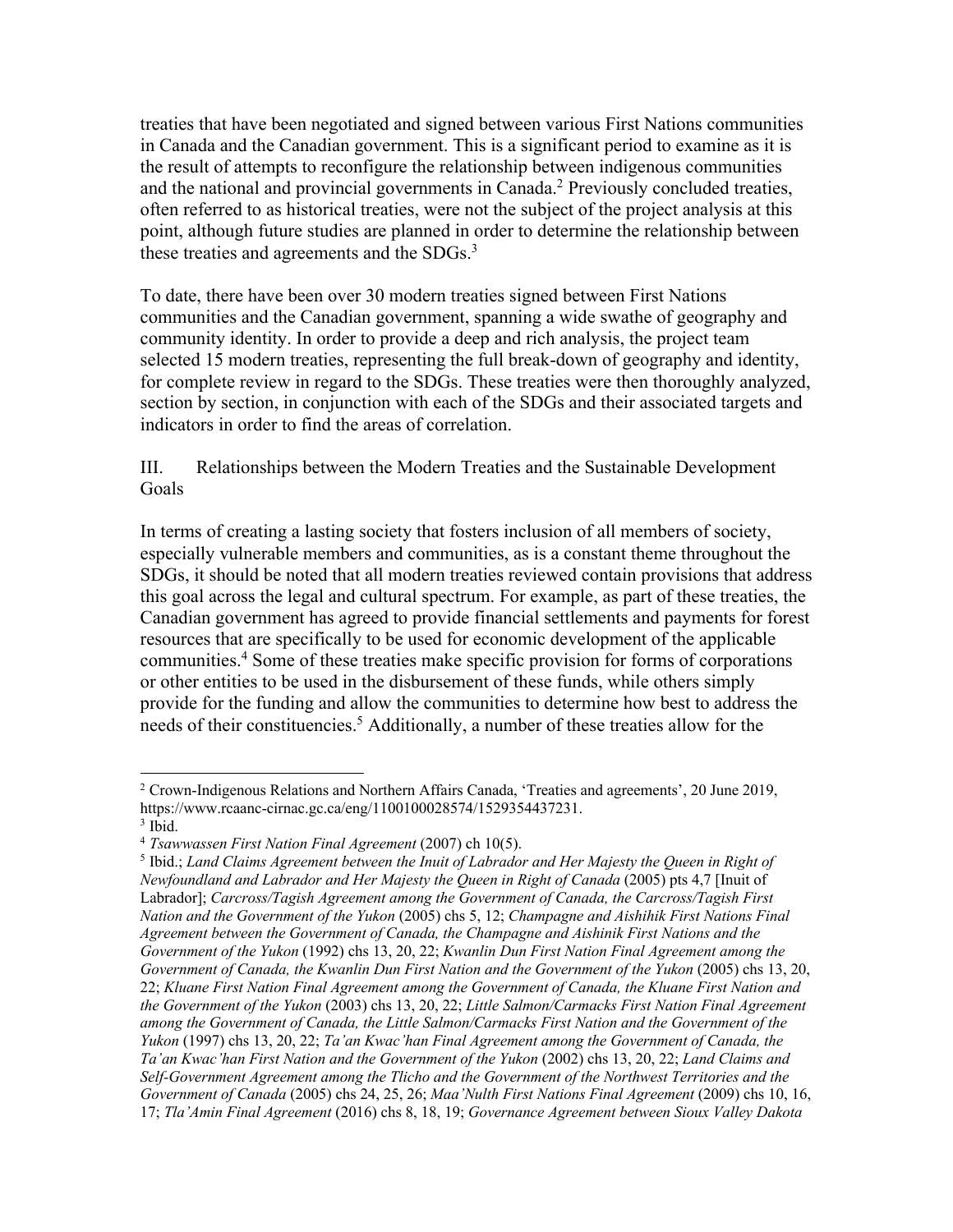ability of indigenous communities to directly act on issues and practice relating to the exploitation of natural resources located on community territory.<sup>6</sup> In this way, the modern treaties assist in the creation of a society at the local, regional and national levels that is more inclusive and that is able to equitably preserve the natural resources found in Canada as well as the traditional knowledge and practices associated with them. This reflects the correlations between the terms of the modern treaties and a number of SDGs in this context, particularly SDG 1 and SDG 10.

There are several mechanisms through which the treaties contain provisions that seek to improve the agricultural productivity and sustainability of indigenous communities and their conduct on indigenous territorial lands. At its core level, the encouragement and development of sustainable, traditional agriculture requires that there be legal and societal recognition and protection of traditional practices, knowledge and land rights. Such recognition and protection is provided for in some of the modern treaties through the legal enshrinement of community land holding rights, including territories used for agricultural practices, $<sup>7</sup>$  and the ability of indigenous communities to craft and enact their</sup> own laws under the terms of many self-governance treaty terms.<sup>8</sup> This is directly connected with the need to implement sustainable and resilient agricultural practices and patterns, as seen in the terms of many modern treaties which relate to the involvement of the indigenous community and the provincial and governmental communities in determining allowable catches per year, as this has an impact on agricultural ecosystems and conditions as well.<sup>9</sup> In this way, the modern treaties terms further the Canadian commitments to the SDGs, particularly under SDG 2 and its associated targets.

The majority of modern treaties, especially those with self-governance mechanisms for the applicable indigenous communities, contain terms regarding the devolution of many health-related laws and rules to the local communities.<sup>10</sup> In terms of addressing and preventing potential health related aspects of pollution and contamination, many of the modern treaties provide for the use of environmental impact assessments as tools.<sup>11</sup>

*Nation and Her Majesty the Queen in Right of Canada* (2013) art 23; *Comprehensive Land Claim*  Agreement chs between Her Majesty in Right of Canada and the Gwich'in (1992) chs 7 – 10.<br><sup>6</sup> Inuvialuit Final Agreement (1987) arts 10, 13, 14; Inuit of Labrador Agreement, supra note 5 at pts 5, 12,

<sup>13;</sup> *Sioux Valley Dakota Agreement*, *supra* note 5 at art 15; *Carcross/Tagish Agreement*, *supra* note 5 at chs

<sup>2, 12;</sup> *Gwich'in Agreement*, *supra* note 5 at ch 12. 7 See e.g. *Tsawwassen Agreement*, *supra* note 4 at ch 6(4). 8 Ibid. at ch 9.

<sup>9</sup> See ibid. at chs 9, 10; *Champagne and Aishinik Agreement*, *supra* note 5 at ch 16; *Little* 

*Salmon/Carmacks Agreement*, *supra* note 5 at ch 16; *Tlicho Agreement*, *supra* note 5 at chs 7, 12; *Maa'Nulth Agreement*, *supra* note 5 at chs 10, 11; *Inuvialuit Agreement*, *supra* note 6 at ch 12; *Inuit of Labrador Agreement*, *supra* note 5 at pts 5, 12, 13; *Sioux Valley Dakota Agreement*, *supra* note 5 at art 15; *Carcross/Tagish Agreement*, *supra* note 5 at chs 2, 12; *Gwich'in Agreement*, *supra* note 5 at ch 12. <sup>10</sup> *Inuit of Labrador Agreement*, *supra* note 5 at ch 17; *Sioux Valley Agreement*, *supra* note 5 at pt 19; *Tsawwassen*, *supra* note 4 at ch 16; *Kluane Agreement*, *supra* note 5 at ch 24; *Little Salmon/Carmacks Agreement*, *supra* note 5 at ch 24; *Ta'an Agreement*, *supra* note 5 at ch 24; *Tlicho Agreement*, *supra* note 5 at ch 7; *Maa'Nulth Agreement*, *supra* note 5 at ch 13.22.

<sup>11</sup> *Inuit of Labrador*, *supra* note 5 at ch 11; *Tsawwassen*, *supra* note 4 at ch 15; *Champagne and Aishinik Agreement*, *supra* note 5 at ch 14; *Kwanlin Dun Agreement*, *supra* note 5 at ch 14; *Kluane Agreement*, *supra* note 5 at ch 14; *Little Salmon/Carmacks Agreement*, *supra* note 5 at ch 14; *Ta'an Agreement*, *supra* note 5 at ch 14.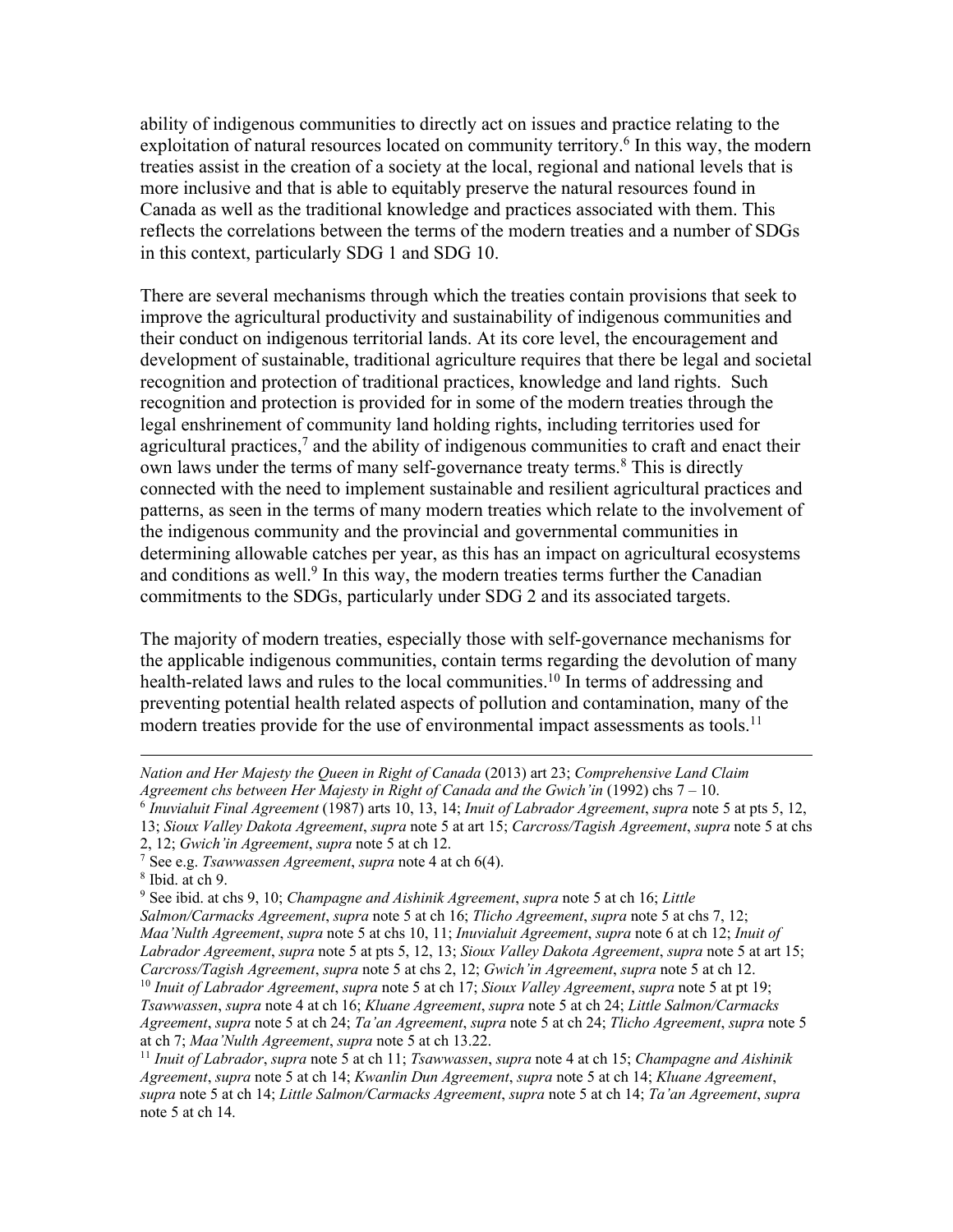Control over education, and the inclusion of cultural and traditional heritage and knowledge in the curricula at all levels, plays a significant part of the modern treaties.<sup>12</sup> In terms of gender equality measures, while the majority of the modern treaties reviewed are silent on gender equality and/or mainstreaming, they are notable for their use of gender-neutral language and terminology.<sup>13</sup> Taken together, gender equality and education that is available to vulnerable groups in society while taking into account the needs and knowledge of minority communities promotes the accomplishment of intergenerational equity by striving to eliminate bases of bias for the future. Additionally, these measures will allow for the participation of a greater section of society in public life in the future and will empower Canadian society to promote equity as well as equality, in accord with the SDGs, particularly SDG 3, 4 and SDG 5.

Access to water and clean sanitation, the modern treaties are largely protective of the rights of indigenous community members over water resources located within their territories.14 In particular, the treaties make clear protections for water management and water rights, including provisions that impact on the availability of water for drinking and other purposes within the community and outside the community.15 This includes powers directly devolved to the community governments through the terms of applicable treaties.16 The overall protection of natural resources related to water, especially lakes, rivers, and waters in the territories of national parks and preserve areas, is also expressly provided for and understood as a key aspect of community rights. <sup>17</sup> In this way, the modern treaties provisions can be seen as ensuring continued access to vital natural resources that are needed for survival as well as development, and offer the potential to assist Canada in fulfilling its commitments under SDG 6.

In the context of sustainable economic growth and employment opportunities, over half of the modern treaties contain overlapping requirements regarding the use and

<sup>12</sup> *Inuit of Labrador Agreement*, *supra* note 5 at pt 17; *Sioux Valley Dakota Agreement*, *supra* note 5 at pt 18; *Carcross/Tagish Agreement*, *supra* note 5 at chs 23, 24; *Gwich'in Agreement*, *supra* note 5 at chs 11, 16; *Tsawwassen Agreement*, *supra* note 5 at chs 14, 16; *Champagne and Aishinik Agreement*, *supra* note 5 at chs 13, 24; *Kwanlin Dun Agreement*, *supra* note 5 at chs 13, 24; *Kluane Agreement*, *supra* note 5 at chs 13, 24; *Little Salmon/Carmacks Agreement*, *supra* note 5 at chs 13, 24; *Ta'an Agreement*, *supra* note 5 at chs 13, 14; *Tlicho Agreement*, *supra* note 5 at ch 7; *James Bay and Northern Quebec Agreement* (1978) sects 8, 16; *Maa'Nulth Agreement*, *supra* note 5 at chs 13.20, 13.21; *Tla'min Agreement*, *supra* note 5 at chs 13.20, 13.21.

<sup>&</sup>lt;sup>13</sup> See generally ibid.

<sup>&</sup>lt;sup>14</sup> See generally ibid.

<sup>15</sup> *Inuit of Labrador Agreement*, *supra* note 5 at ch 5; *Carcross/Tagish Agree*ment, *supra* note 5 at chs 14, 16; *Gwich'in Agreement*, *supra* note 5 at chs 12, 19, 24; *Kwanlin Dun Agreement*, *supra* note 5 at ch 14; *Kluane Agreement*, *supra* note 5 at 14; *Little Salmon/Carmacks Agreement*, *supra* note 5 at ch 14; *Tlicho*  Agreement, supra note 5 at ch 18; Tla'Amin Agreement, supra note 5 at ch 7.2.<br><sup>16</sup> Sioux Valley Dakota Agreement, supra note 5 at ch 16.01; Champagne and Aishinik Agreement, supra

note 5 at ch 14; *Kwanlin Dun Agreement*, *supra* note 5 at ch 14; *Kluane Agreement*, *supra* note 5 at 14; *Little Salmon/Carmacks Agreement*, *supra* note 5 at ch 14; *Ta'an Agreement*, *supra* note 5 at ch 14; *Tlicho Agreement*, *supra* note 5 at ch 18.

<sup>17</sup> *Inuit of Labrador Agreement*, *supra* note 5 at chs 6, 9; *Tsawwassen*, *supra* note 4 at ch 15; *Kluane Agreement*, *supra* note 5 at 10; *Ta'an Agreement*, *supra* note 5 at ch 14; *Tlicho Agreement*, *supra* note 5 at ch 22.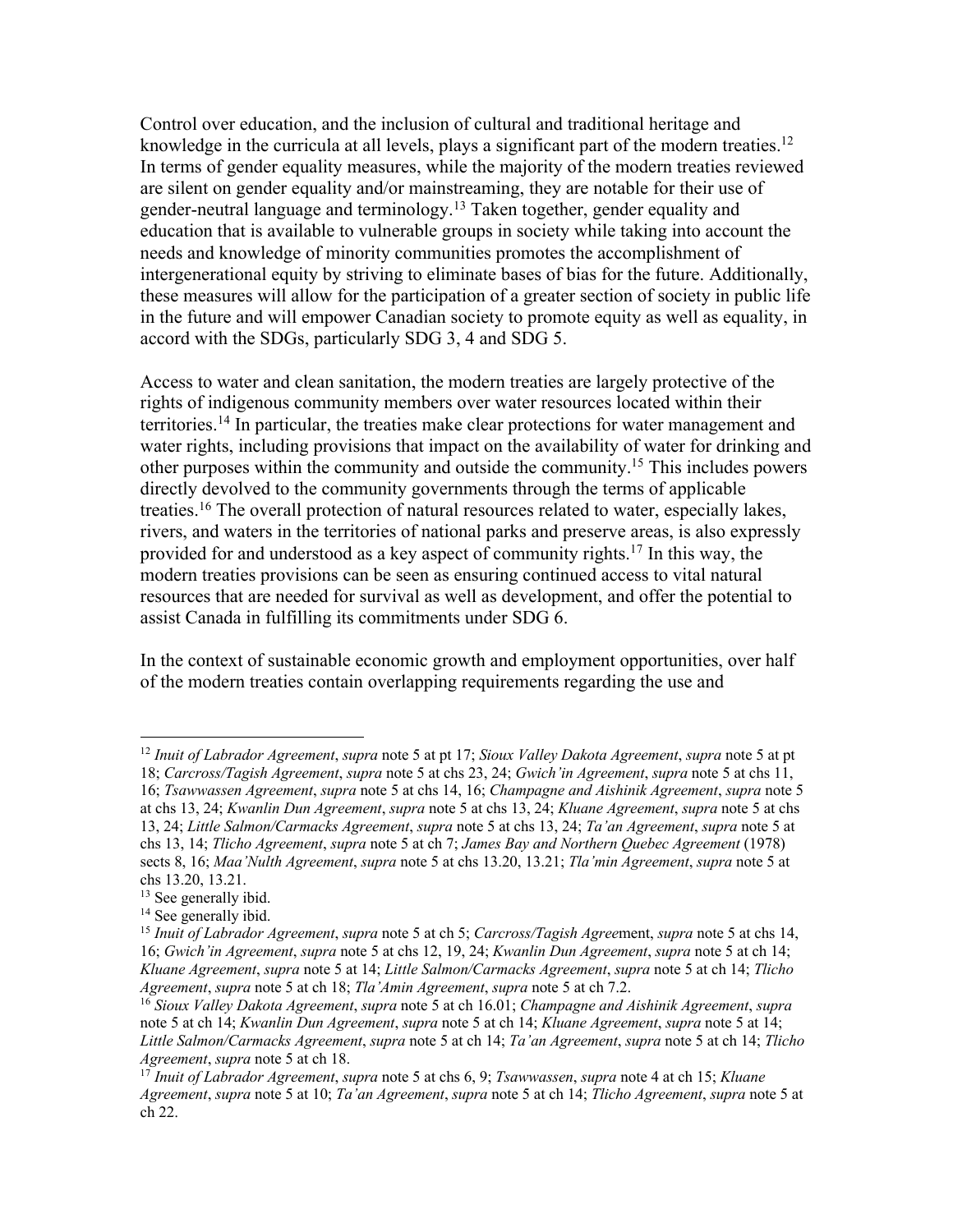exploitation of natural resources for economic development and job creation.<sup>18</sup> This includes the use of concession fees and similar arrangements under which natural resources can be extracted from indigenous community territories subject to restrictions on the economic, environmental and societal impacts in the long and short term.<sup>19</sup> Some of these treaties pay particular attention to balancing the ability to use cultural heritage resources for economic and employment-based development with the protection of the cultural resources for current and future generations.<sup>20</sup> Most of the treaties contain provisions that assist indigenous communities through funding and knowledge transfer that results in sustainable and environmentally protective actions and development.<sup>21</sup> Relatedly, the modern treaties reviewed often contain an articulated connection between small-scale business and infrastructural concerns as well as for the larger development of infrastructure within the provincial and national communities.<sup>22</sup> These terms are contained in many of the self-governance mechanisms created in the treaties as well.<sup>23</sup> Providing for sustainable and technologically advanced industries – and associated employment opportunities – places the modern treaties in a position to assist Canada in meeting the requirements of SDGs 8 and 9.

In relation to cultural heritage and preservation for future generations, it is notable that the vast majority of the modern treaties make significant provisions for the protection of a number of forms of cultural heritage, including tangible and intangible heritage and knowledge.<sup>24</sup> Again, devolved powers under the terms of the self-governance agreements play a vital role in establishing the ability of the indigenous communities to preserve, protect and honour their heritage and traditional forms of knowledge.25 Taken together with cultural heritage resource preservation and protection, the sustainable management and use of natural resources in the territories of impacted indigenous communities is critical to advancing intergenerational equity.<sup>26</sup> For example, these measures have been

<sup>&</sup>lt;sup>18</sup> Inuvialuit Agreement, supra note 6; James Bay Agreement, supra note 12 at sect 8.<br><sup>19</sup> Inuvialuit Agreement, supra note 6; Inuit of Labrador Agreement, supra note 5; Sioux Valley Dakota

*Agreement*, *supra* note 5; *Carcross/Tagish Agreement*, *supra* note 5; *Gwich'in Agreement*, *supra* note 5; *Tsawwassen Agreement*, *supra* note 5 at ch 9, 16. 20 *Champagne and Aishinik*, *supra* note 5 at ch 13; *Kwanlin Dun Agreement*, *supra* note 5 at ch 13; *Kluane* 

*Agreement*, *supra* note 5 at ch 13; *Little Salmon/Carmacks Agreement*, *supra* note 5 at ch 13; *Ta'an Agreement*, *supra* note 5 at ch 13. 21 *Tlicho Agreement*, *supra* note 5 at ch 23; 22 *Inuvialuit Agreement*, *supra* note 6; *Inuit of Labrador Agreement*, *supra* note 5.

<sup>&</sup>lt;sup>24</sup> Inuit of Labrador Agreement, supra note 5 at ch 15; Carcross/Tagis Agreement, supra note 5 at chs 2,

<sup>13;</sup> *Gwich'in Agreement*, *supra* note 5 at ch 1; *Champagne and Aishinik Agreement*, *supra* note 5 at chs 10,

<sup>13;</sup> *Kwanlin Dun Agreement*, *supra* note 5 at chs 10, 13; *Kluane Agreement*, *supra* note 5 at chs 10, 13; *Little Salmon/Caramacks Agreement*, *supra* note 5 at chs 10, 13; *Ta'an Agreement*, *supra* note 5 at ch 13; *Tlicho Agreement*, *supra* note 5 at ch 17; *Maa'Nulth Agreement*, *supra* note 5 at chs 13, 21; *Tla'Amin Agreement*, *supra* note 5 at ch 14.

<sup>25</sup> *Champagne and Aishinik Agreement*, *supra* note 5 at ch 24; *Kwanlin Dun Agreement*, *supra* note 5 at ch 24; *Kluane Agreement*, *supra* note 5 at ch 24; *Little Salmon/Carmacks Agreement*, *supra* note 5 at ch 24; *Ta'an Agreement*, *supra* note 5 at ch 24; *Tlicho Agreement*, *supra* note 5 at ch 7; *Tla'Amin Agreement*, *supra* note 5 at ch 15.

 $26$  See ibid.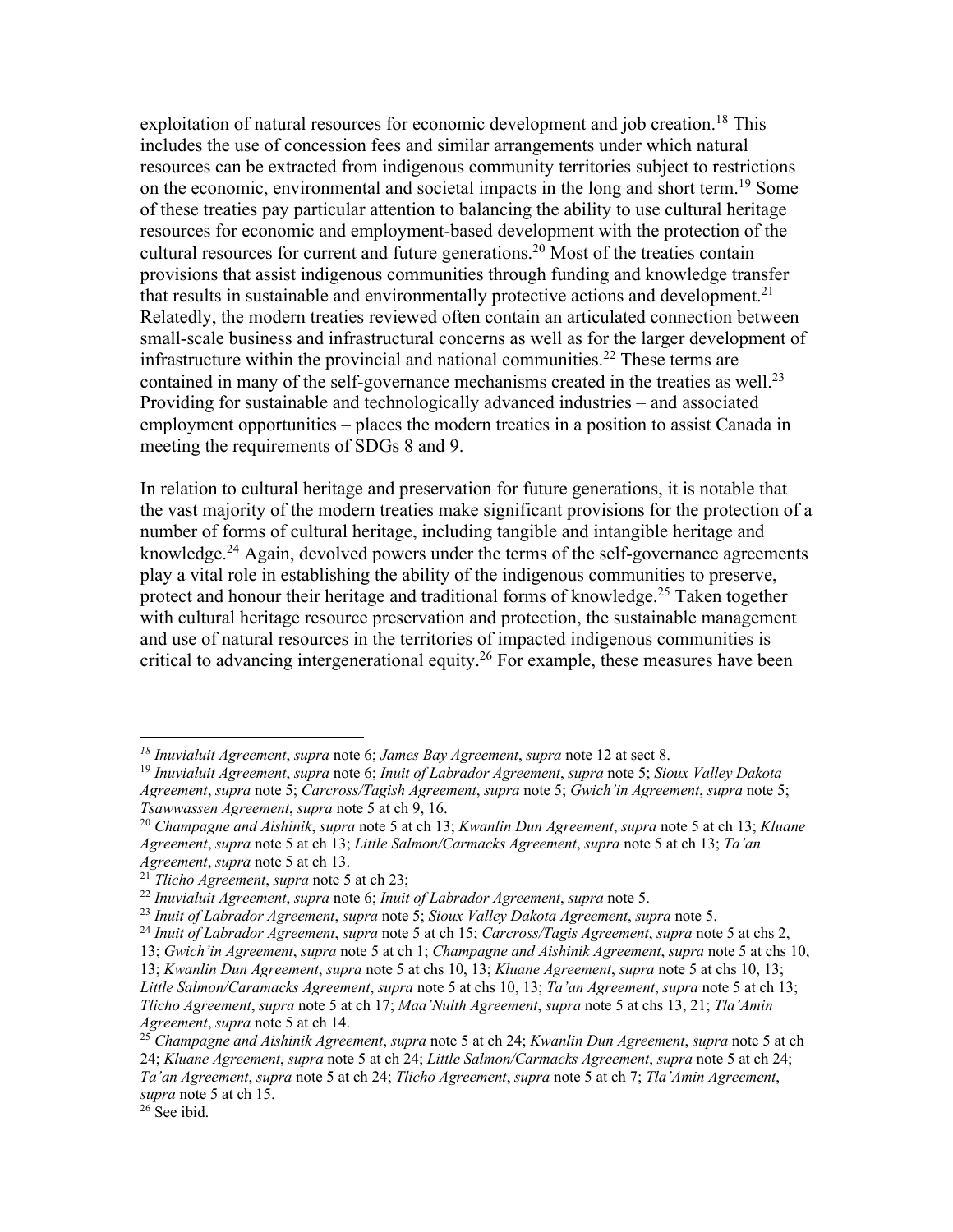implemented in regards to fish, wild, life and bird species and resources,  $27$  as well as forests and other ecosystem resources.28 Additionally, some modern treaties contain requirements regarding derogation and jurisdiction sharing in regards to waste and other forms of pollution remediation and prevention.<sup>29</sup> The terms of the modern treaties which address cultural heritage and natural resources protection directly also relate to Canada's commitments under the SDGs, notably SDGs 11 and 12 ensuring that the resources and heritage passed to the current generation will be available for future generations.

Climate change and related policies play an important, if often unintended, role in modern treaty interpretation. This is perhaps best illustrated by the requirement for the use of environmental impact assessments (EIAs) for indigenous community, provincial and national development activities as well as the need to involve indigenous communities in these EIAs and associated decision-making regarding development.<sup>30</sup> Additionally, there are laws regarding indigenous community development and preservation that can also relate to strengthening capacity and resilience.<sup>31</sup> General EIA requirements are further supplemented by provisions relating to EIAs in maritime contexts in many of the modern treaties.<sup>32</sup> This includes provisions requiring the joint administration of maritime resources and implementation of laws and rules by the national, provincial and indigenous authorities.33 Similar requirements for EIAs and other forms of administration involvement and oversight of development impacting indigenous communities in the context of forests, wetlands and other forms of terrestrial ecosystems.34 Included in these are specialized Wildlife Impact Assessments.35 Related

<sup>28</sup> See *Tlicho Agreement*, *supra* note 5 at chs 6, 9, 12, 22; *James Bay Agreement*, *supra* note 12 at chs 5, 6, 7; *Maa'Nulth Agreement*, *supra* note 5 at ch 9; *Tla'Amin Agreement*, *supra* note 5 at ch 12; *Inuvialuit Agreement*, *supra* note 6 at chs 13, 14; *Inuit of Labrador Agreement*, *supra* note 5 at chs 4 – 6, 9; *Carcross/Tagish Agreement*, *supra* note 5 at chs 10, 11, 17, 18; *Gwich'in Agreement*, *supra* note 5 at chs

12, 13, 15, 19, 21, 24, 26;<br><sup>29</sup> See *Sioux Valley Dakota Agreement, supra* note 5 at pt 16.

<sup>27</sup> *Tsawwassen Agreement*, *supra* note 4 at ch 9 – 12; *Champagne and Aishinik Agreement*, *supra* note 5 at ch 10, 16, 17; *Kwanlin Dun Agreement*, *supra* note 5 at chs 10, 16, 17, 27; *Kluane Agreement*, *supra* note 5 at chs 10, 16, 17, 27; *Little Salmon/Carmacks Agreement*, *supra* note 5 at chs 10, 16, 17, 27; *Ta'an Agreement*, *supra* note 5 at chs 10, 16, 17, 27; *Maa'Nulth Agreement*, *supra* note 5 at ch 7; *Tla'Amin Agreement*, *supra* note 5 at ch 8; *Inuit of Labrador Agreement*, *supra* note 5 at chs 12, 13; *Carcross/Tagish Agreement*, *supra* note 5 at chs 13, 16, 27; *Gwich'in Agreement*, *supra* note 5 at ch 14.

<sup>&</sup>lt;sup>30</sup> Ibid. at pt 16.03; *Inuvialuit Agreement*, *supra* note 6 at chs 11, 12; *Inuit of Labrador Agreement*, *supra* note 5 at chs 10, 11, 17.

<sup>31</sup> *Inuvialuit Agreement*, *supra* note 6 at chs 11, 12; *Inuit of Labrador Agreement*, *supra* note 5 at chs 10, 11, 17; *Sioux Valley Dakota Agreement*, *supra* note 5 at pt 16.02; *Carcross/Tagish Agreement*, *supra* note 5

at pts 16.9 – 16.11; *Tsawwassen Agreement*, *supra* note 4 at ch 15.<br><sup>32</sup> *Tsawwassen Agreement*, *supra* note 4 at ch 12, 15; *Inuvialuit Agreement*, *supra* note 6 at sects 7, 8, 13;<br>*Sioux Valley Dakota Agreement*, *su* 

<sup>&</sup>lt;sup>33</sup> *Champagne and Aishinik Agreement, supra* note 5 at ch 14(6); *Kwanlin Dun Agreement*, *supra* note 5 at ch 14; *Kluane Agreement*, *supra* note 5 at ch 14; *Little Salmon/Carmacks Agree*ment, *supra* note 5 at ch 14; *Ta'an Agreement*, *supra* note 5 at ch 14; *Inuvialuit Agreement*, *supra* note 6 at sects 7, 8, 13; *Inuit of* 

*Labador Agreement*, *supra* note 5 at 5, 6, 11, 17; *Carcross/Tagish Agreement*, *supra* note 5 at ch 14, 16, 22, 27; *Gwich'in Agreement*, *supra* note 5 at chs 12, 19, 24. 34 *Inuvialuit Agreement*, *supra* note 6 at ch 10; *Inuit of Labrador Agreement*, *supra* note 5 at chs 4, 7, 10,

<sup>11;</sup> *Sioux Valley Dakota Agreement*, *supra* note 5 at chs 15, 16; *Carcross/Tagish Agreement*, *supra* note 5 at chs 11, 16, 17; *Gwich'in Agreement*, *supra* note 5 at 12, 13, 15, 24; *Tsawwassen Agreement*, *supra* note 5 at ch 15; *Champagne and Aishinik Agreement*, *supra* note 5 at chs 10, 11; *Kwanlin Dun Agreement*, *supra*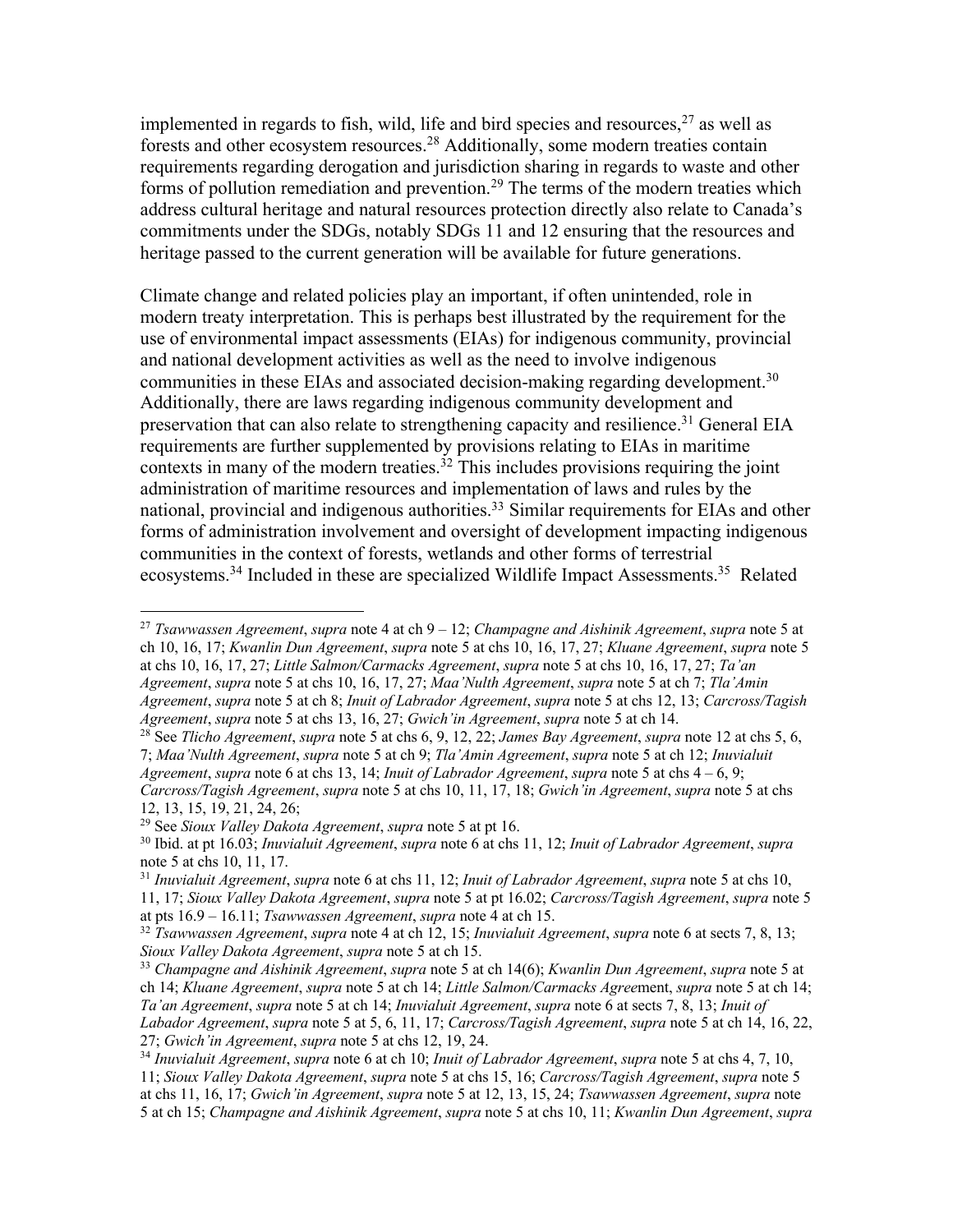provisions state that, in most instances applicable, it is important to protect and legally recognize the role of bivalves and other forms of marine wildlife for current and future generations within a particular indigenous community and Canada as a whole.<sup>36</sup> Of special note for terrestrial resources, the modern treaties contain significant protections for the harvesting of many different forms of wildlife, including those such as caribou, which are of particular import to specific communities and ecosystems.<sup>37</sup> Taken together, these modern treaty provisions directly relate to and impact the obligations undertaken by Canada through SDGs 13, 14 and 15 by providing for a thorough evaluation and understanding of the impacts of potential development practices.

One of the enduring elements of the modern treaties is the establishment a variety of governance mechanisms, including committees and boards at the local, provincial and national levels.<sup>38</sup> While many of these mechanisms are unique to the needs of the communities and territories over which they have jurisdiction, there are some forms that are fairly uniform among the modern treaties.<sup>39</sup> These include joint and cooperative entities for the regulation of hunting and fishing activities, land development, resources management, research activities, and permitting activities.<sup>40</sup> Not only do these mechanisms ensure equality of participation opportunity, they also promote transparency in the governance processes and the inclusion of accountability at all levels of law, policy, regulation and society.<sup>41</sup> This is essential for passing on equitable and just governance mechanisms to future generations as well as ensuring that future generations exist in a legal system that has entrenched these mechanisms within a sustainable and flexible structure. These provisions and the use of such a wide variety of mechanisms for governance, transparency and accountability at all governmental levels is also an important way for Canada to fulfill its obligations under SDGs 16 and 17.

## IV. Conclusions

The modern treaties discussed above offer the promise of greater equity within the context of Canada and the First Nations communities, which is in itself a significant step

note 5 at chs 10, 11; *Kluane Agreement*, *supra* note 5 at chs 10, 11; *Little Salmon/Carmacks Agreement*, *supra* note 5 at chs 10, 11; *Ta'an Agreement*, *supra* note 5 at chs 10, 11; *Tlicho Agreement*, *supra* note 5 at ch 22.2; *James Bay Agreement*, *supra* note 5 at ch 5.1.7; *Maa'Nulth Agreement*, *supra* note 5 at ch 23;

*Tla'Amin Agreement*, *supra* note 5 at ch 13.

<sup>&</sup>lt;sup>36</sup> *Tsawwassen Agreement, supra* note 5 at ch 9; *Champagne Agreement, supra* note 5 at ch 16; *Kwanlin Dun Agreement*, *supra* note 5 at ch 16; *Kluane Agreement*, *supra* note 5 at ch 16; *Little Salmon/Carmacks Agreement*, *supra* note 5 at ch 16; *Ta'an Agreement*, *supra* note 5 at ch 16; *Maa'Nulth Agreement*, *supra* note 5 at ch 10; *Tla'Amin Agreement*, *supra* note 5 at ch 9; *Inuit of Labrador Agreement*, *supra* note 5 at chs 5, 8, 9; Carcross/Tagish Agreement, supra note 5 at ch 16; Gwich'in Agreement, supra note 5 at ch 12.<br><sup>37</sup> Inuvialuit Agreement, supra note 6 at chs 14, 24; Inuit of Labrador Agreement, supra note 5 at ch 12; *Carcross/Tagish Agreement*, *supra* note 5 at ch 16; *Tsawwassen Agreement*, *supra* note 4 at chs 9 – 12; *Kluane Agreement*, *supra* note 5 at ch 16; *Champagne and Aishinik Agreement*, *supra* note 5 at ch 16; *Kwanlin Dun Agreement*, *supra* note 5 at ch 16; *Little Salmon/Carmacks Agreement*, *supra* note 5 at ch 16; *Ta'an Agreement*, *supra* note 5 at ch 16. 38 See generally ibid.

 $39$  See ibid.

<sup>40</sup> See ibid.

<sup>41</sup> See ibid.